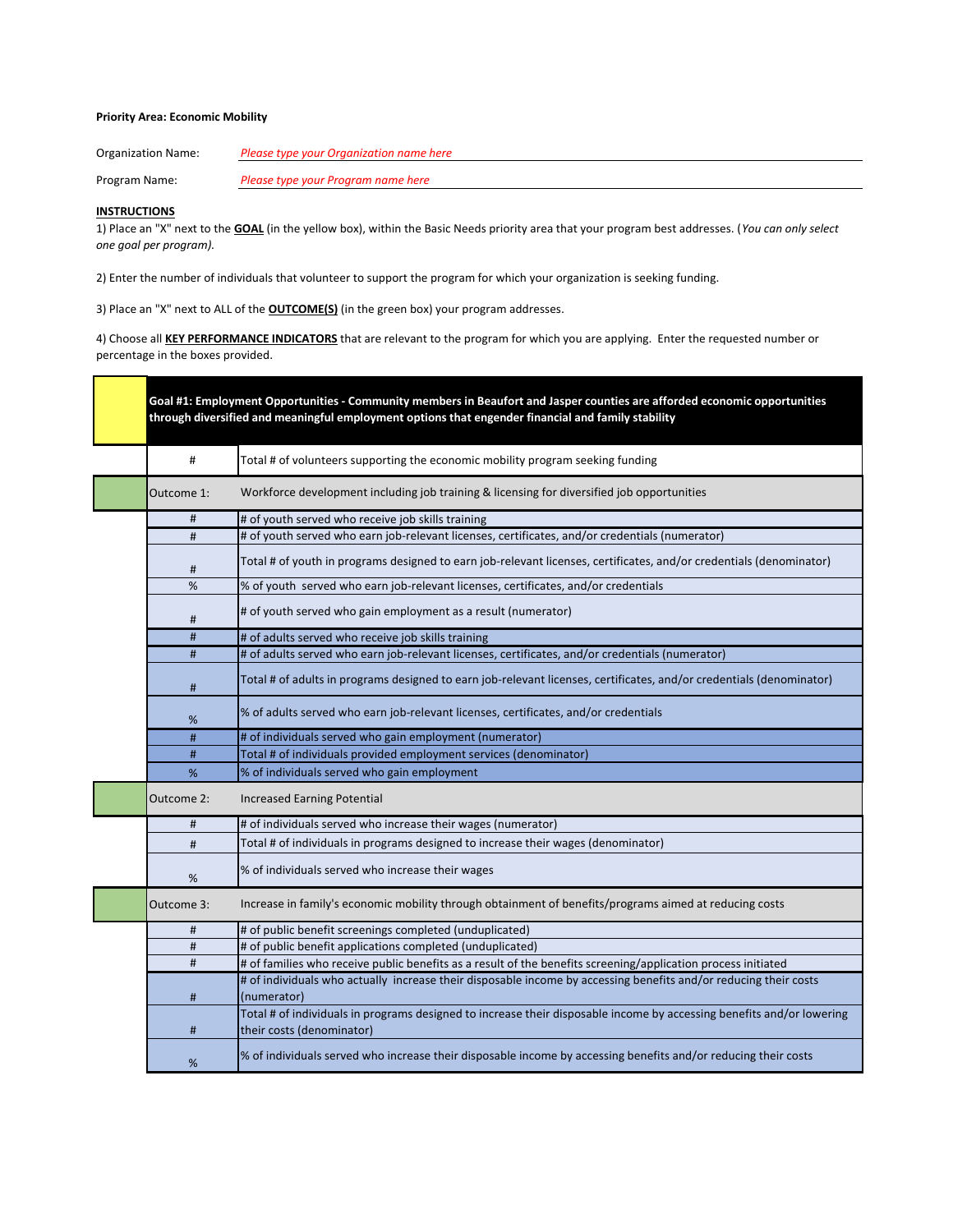| Outcome 4:                   | Increased Family Stability through legal remediation                                                                                                                                                                                                         |
|------------------------------|--------------------------------------------------------------------------------------------------------------------------------------------------------------------------------------------------------------------------------------------------------------|
| #                            | # of households assisted in applying for court ordered child support (numerator)                                                                                                                                                                             |
| #                            | # of households able to obtain court ordered child support (denominator)                                                                                                                                                                                     |
| %                            | % of households served who are able to obtain court ordered child support                                                                                                                                                                                    |
| #                            | # of children benefitting from the households who were assisted in applying for court ordered child support                                                                                                                                                  |
| #                            | # of households assisted in applying for divorce decrees that will allow for obtainment of benefits to promote<br>economic mobility or due to family violence (numerator)                                                                                    |
| #                            | # of households able to obtain divorce decrees (denominator)                                                                                                                                                                                                 |
| %                            | % of households served who are able to obtain divorce decrees                                                                                                                                                                                                |
| #                            | # of households assisted in applying for child custody/visitation cases (numerator)                                                                                                                                                                          |
| #                            | # of households able to secure child custody/visitation (denominator)                                                                                                                                                                                        |
| %                            | % of households able to secure child custody /visitation                                                                                                                                                                                                     |
| traditional hours of service | Goal #2: Dependent Care - Beaufort and Jasper Counties have an integrated network of licensed providers that offer safe and<br>meaningful dependent care that is accessible and affordable for all members of the community during both traditional and non- |
| #                            | Total # of volunteers supporting the economic mobility program seeking funding                                                                                                                                                                               |
| #                            | # of participants enrolled in your program                                                                                                                                                                                                                   |
| Outcome 1:                   | Increase access and affordability of quality dependent care                                                                                                                                                                                                  |
| #                            | # of families, caregivers, served that are provided with information, resources, tools, trainings, and/or teaching skills                                                                                                                                    |
| #                            | # of households applying to this organization who are currently receiving services from a substandard dependent care<br>provider/facility or source                                                                                                          |
| #                            | # of households approved by this organization to begin receiving services                                                                                                                                                                                    |
| %                            | % this represents                                                                                                                                                                                                                                            |
| #                            | # of children (0-5) served who achieve developmental milestones (numerator)                                                                                                                                                                                  |
| #                            | total # of children (0-5) served and assessed for developmental milestones (denominator)                                                                                                                                                                     |
| %                            | % of children (0-5) who achieve developmental milestones                                                                                                                                                                                                     |
| #                            | # of children/adults receiving financial assistance from the provider enabling them to attend (numerator)                                                                                                                                                    |
| #                            | total # of children/adults being provided services from the provider enabling them to attend (denominator)                                                                                                                                                   |
| %                            | % of children/adults receiving financial assistance from the provider enabling them to attend                                                                                                                                                                |
|                              | Goal #3: Life Skills - Community members in Beaufort and Jasper Counties are empowered and equipped with life skills required for<br>financial literacy and economic mobility in a 21st Century community                                                    |
| $\#$                         | Total # of volunteers supporting the economic mobility program seeking funding                                                                                                                                                                               |
| Outcome 1:                   | Empowering families with the life skills required to provide family stability and economic mobility                                                                                                                                                          |
| #                            | # of individuals in programs designed to provide budget and/or credit counseling services who were reportedly using<br>the monthly budget and/or on track with their established credit plan (numerator)                                                     |
| #                            | Total # of individuals in programs designed to provide budget and /or credit counseling services (denominator)                                                                                                                                               |
| $\%$                         | % of individuals who successfully implemented the skills learned allowing for economic mobility                                                                                                                                                              |
| #                            | # of adults in programs designed to provide Life skills who successfully graduated (numerator)                                                                                                                                                               |
| #<br>%                       | Total # of adults in programs designed to provide life skills (denominator)<br>% of adults who successfully implemented the skills learned allowing for economic mobility                                                                                    |
| #                            | # of middle/high school youth served who develop soft skills (numerator)                                                                                                                                                                                     |
| #                            | Total # of middle/high youth served and assessed for developing soft skills (denominator)                                                                                                                                                                    |
| $\%$                         | % of middle/high school youth served who develop soft skills                                                                                                                                                                                                 |